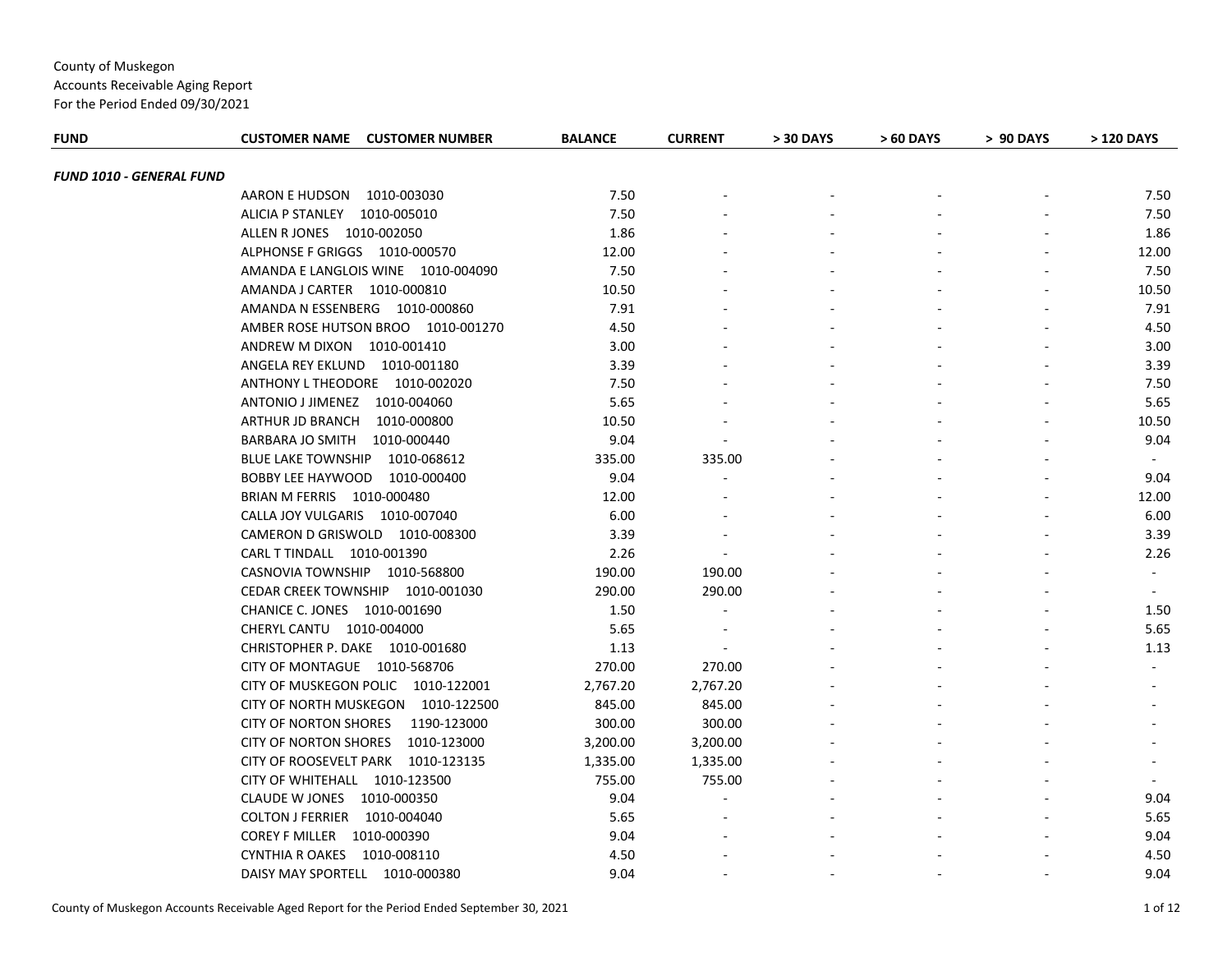Accounts Receivable Aging Report

| <b>FUND</b> | <b>CUSTOMER NAME CUSTOMER NUMBER</b>  | <b>BALANCE</b> | <b>CURRENT</b>           | > 30 DAYS | > 60 DAYS | > 90 DAYS | > 120 DAYS     |
|-------------|---------------------------------------|----------------|--------------------------|-----------|-----------|-----------|----------------|
|             |                                       |                |                          |           |           |           |                |
|             | <b>DALTON TOWNSHIP</b><br>1010-152400 | 990.00         | 990.00                   |           |           |           |                |
|             | DANA M CASTETTER 1010-008240          | 3.39           |                          |           |           |           | 3.39           |
|             | DANIEL DEE FANN 1010-001420           | 3.00           |                          |           |           |           | 3.00           |
|             | DANIEL FORTENBERRY 1010-001530        | 2.26           |                          |           |           |           | 2.26           |
|             | DANITA HICKS 3533                     | 0.01           |                          |           |           |           | 0.01           |
|             | DARRICO L SCOTT 1010-001230           | 3.39           |                          |           |           |           | 3.39           |
|             | DAVID A BOARDWELL 1010-003090         | 5.65           |                          |           |           |           | 5.65           |
|             | DAVID LEE TORREY 1010-000420          | 9.04           |                          |           |           |           | 9.04           |
|             | DAVID R WATT 1010-001620              | 3.00           |                          |           |           |           | 3.00           |
|             | DEBORAH L KERKSTRA 1010-001060        | 7.50           |                          |           |           |           | 7.50           |
|             | DENISE R ELLIS 1010-001720            | 1.13           |                          |           |           |           | 1.13           |
|             | DILLON T CASSIDY 1010-007060          | 5.72           |                          |           |           |           | 5.72           |
|             | DOMINIQUE SMITH 1010-007050           | 6.00           |                          |           |           |           | 6.00           |
|             | DON W GAUTHIER 1010-000950            | 4.50           |                          |           |           |           | 4.50           |
|             | DUSTI KINSMAN 1010-001080             | 5.65           |                          |           |           |           | 5.65           |
|             | EDWARD J GORAJEC 1010-006050          | 6.00           |                          |           |           |           | 6.00           |
|             | EDWARD WILLETT III 1010-007070        | 6.00           |                          |           |           |           | 6.00           |
|             | EGAN J PORTER 1010-000700             | 7.91           |                          |           |           |           | 7.91           |
|             | EGELSTON TOWNSHIP 1010-173529         | 1,040.00       | 1,040.00                 |           |           |           | $\sim$         |
|             | <b>EMERGENCY SERVICES LLC 4138</b>    | 641.06         | 641.06                   |           |           |           | $\sim$         |
|             | ERIC M UPDYKE 1010-008390             | 3.39           |                          |           |           |           | 3.39           |
|             | ERIC SCOTT MCMILLER 2606              | 1.13           |                          |           |           |           | 1.13           |
|             | ERIK DEMON PENN 1010-001670           | 1.50           |                          |           |           |           | 1.50           |
|             | ESMERALDA ALONSO 1010-003000          | 1.50           |                          |           |           |           | 1.50           |
|             | EVAN KAY NORWOOD-HUIZE 1010-006070    | 6.00           |                          |           |           |           | 6.00           |
|             | FLOYD E WOODS 1010-004070             | 5.65           |                          |           |           |           | 5.65           |
|             | FRUITLAND TOWNSHIP 1010-190244        | 130.00         | 130.00                   |           |           |           |                |
|             | FRUITLAND TOWNSHIP TRE 1240-190244    | 380.00         | 380.00                   |           |           |           |                |
|             | FRUITPORT CHARTER TOWN 1010-191010    | 3,963.30       | 3,963.30                 |           |           |           |                |
|             | GARY LEE LOCKHART JR 1010-000410      | 9.04           |                          |           |           |           | 9.04           |
|             | GERALD FOX JR  1010-008230            | 4.50           |                          |           |           |           | 4.50           |
|             | GREGORY B LYNN 1010-001430            | 3.00           | $\sim$                   |           |           |           | 3.00           |
|             | HEALTHWEST FINANCE DEP 3978           | 2,826.40       | 2,826.40                 |           |           |           | $\sim$         |
|             | HOLLY M BATES 1010-000900             | 9.00           | $\sim$                   |           |           |           | 9.00           |
|             | HOLTON PUBLIC SCHOOLS 1010-000122     | 325.00         | 325.00                   |           |           |           | $\blacksquare$ |
|             | HOLTON TOWNSHIP 1010-568765           | 525.00         | 525.00                   |           |           |           |                |
|             | JASON L MORROW 1010-000780            | 7.91           | $\overline{a}$           |           |           |           | 7.91           |
|             | JASON W VOSS 1010-008220              | 3.00           | $\overline{\phantom{a}}$ |           |           |           | 3.00           |
|             |                                       |                |                          |           |           |           |                |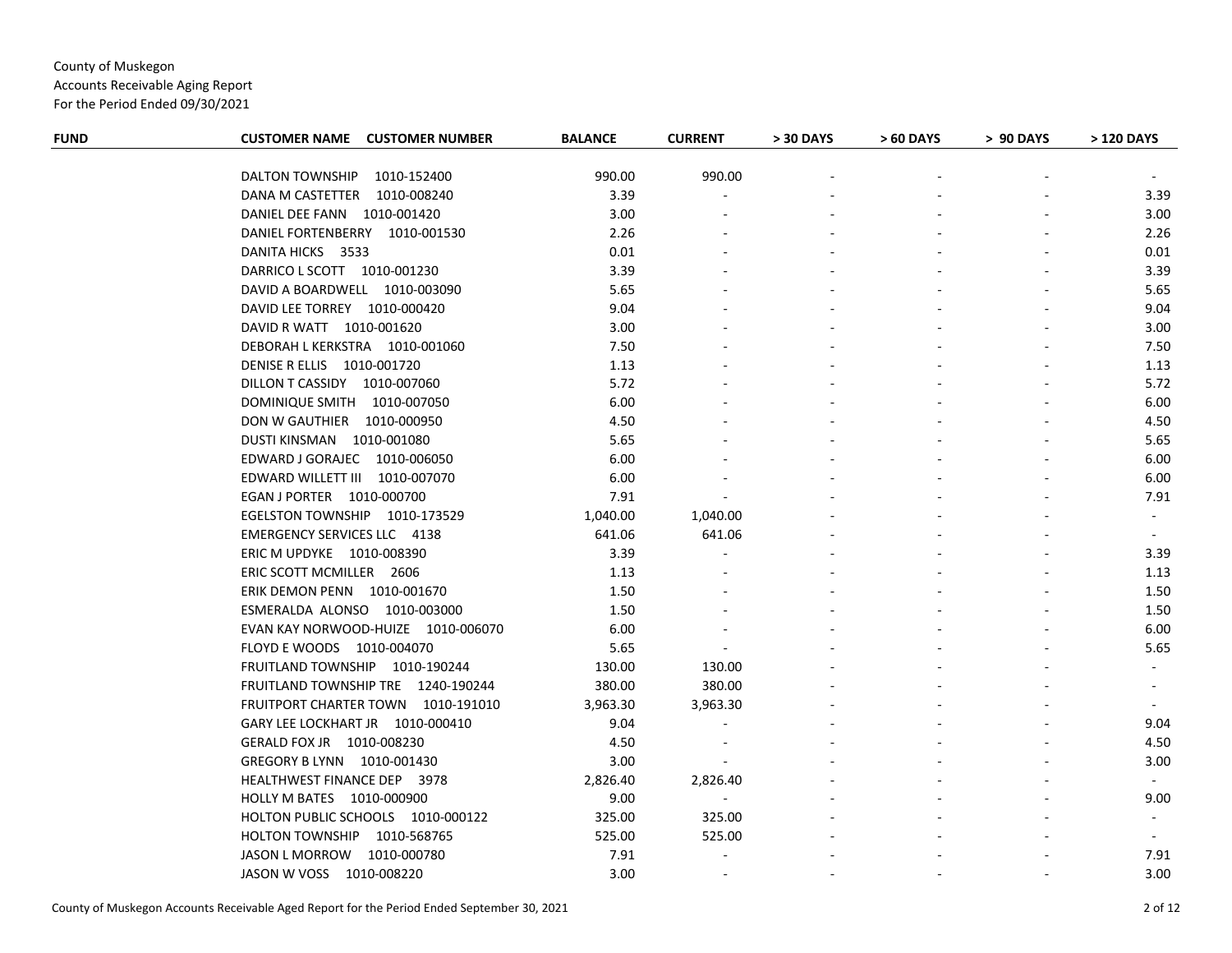Accounts Receivable Aging Report

| <b>FUND</b> | <b>CUSTOMER NAME CUSTOMER NUMBER</b> | <b>BALANCE</b> | <b>CURRENT</b> | > 30 DAYS | > 60 DAYS | > 90 DAYS | > 120 DAYS     |
|-------------|--------------------------------------|----------------|----------------|-----------|-----------|-----------|----------------|
|             |                                      |                |                |           |           |           |                |
|             | JENNIFER L STEWART 1010-001400       | 3.00           |                |           |           |           | 3.00           |
|             | JENNIFER M BROTON 1010-008290        | 4.50           |                |           |           |           | 4.50           |
|             | JESSICA LOWEN 1010-008170            | 4.50           |                |           |           |           | 4.50           |
|             | JIMMIE LEE WILCZAK 1010-000580       | 12.00          |                |           |           |           | 12.00          |
|             | JOHN S HELMER  1010-008380           | 3.39           |                |           |           |           | 3.39           |
|             | JONATHAN S KING 1010-007090          | 4.52           |                |           |           |           | 4.52           |
|             | JOSEPH M ANDERSEN 1010-007010        | 4.52           |                |           |           |           | 4.52           |
|             | JOSEPH W PARSONS 1010-000960         | 6.78           |                |           |           |           | 6.78           |
|             | KAYLA LEE FLASKA 1010-008100         | 3.39           |                |           |           |           | 3.39           |
|             | KEIA MAE BROOKS 1010-001170          | 3.39           |                |           |           |           | 3.39           |
|             | KEVIN A JONES 1010-001380            | 2.26           |                |           |           |           | 2.26           |
|             | KEVIN S GREER 1010-000710            | 10.50          |                |           |           |           | 10.50          |
|             | KIMBERLY A LOWRY 1010-003060         | 5.65           |                |           |           |           | 5.65           |
|             | KYLE ALEXANDER DUBY 1724             | 1.13           |                |           |           |           | 1.13           |
|             | LAKETON TOWNSHIP 1240-300574         | 1,265.00       | 1,265.00       |           |           |           | $\sim$         |
|             | LEE C. BUZZELL 1010-001490           | 3.00           |                |           |           |           | 3.00           |
|             | LISA GALLEGOS-HATHAWA 1010-000720    | 10.50          |                |           |           |           | 10.50          |
|             | LORI LIN CRAMPTON-DECE 1010-001100   | 4.50           |                |           |           |           | 4.50           |
|             | LUIS CRUZ-JUAREZ 1010-000450         | 9.04           |                |           |           |           | 9.04           |
|             | MARK R THOMPSON 1010-008010          | 6.00           |                |           |           |           | 6.00           |
|             | MATTHEW R SCHROUDER 1010-005040      | 3.75           |                |           |           |           | 3.75           |
|             | MATTHEW S STONE 1010-000500          | 12.00          |                |           |           |           | 12.00          |
|             | MATTHEW T JOLMAN 1010-000990         | 9.00           |                |           |           |           | 9.00           |
|             | MELANIE M MCQUEEN 1010-008120        | 3.39           |                |           |           |           | 3.39           |
|             | MICHAEL D DALTON 1010-008020         | 6.00           |                |           |           |           | 6.00           |
|             | MICHAEL J DELO 1010-000880           | 6.78           |                |           |           |           | 6.78           |
|             | MICHAEL J TYLER 1010-006000          | 4.52           |                |           |           |           | 4.52           |
|             | MICHAEL LANDERSON 1010-005080        | 6.00           |                |           |           |           | 6.00           |
|             | MICHAEL L GLOVER 1010-008150         | 4.50           |                |           |           |           | 4.50           |
|             | MICHELE L BAATZ 1010-000740          | 10.50          |                |           |           |           | 10.50          |
|             | MICHIGAN ADVENTURE 2210-000148       | 7,897.50       | 7,897.50       |           |           |           | $\sim$         |
|             | MUSKEGON HEIGHTS POLIC 1010-122063   | 1,835.43       | 300.00         |           |           |           | 1,535.43       |
|             | MUSKEGON HTS PUBLIC SC 1010-568815   | 1,222.08       | $\sim$         |           |           |           | 1,222.08       |
|             | MUSKEGON TOWNSHIP 5920-391300        | 1,190.00       | 1,190.00       |           |           |           | $\blacksquare$ |
|             | MUSKEGON TOWNSHIP POLI 1010-391301   | 150.00         | 150.00         |           |           |           |                |
|             | NATHANIEL LOOMIS 1010-004080         | 7.50           |                |           |           |           | 7.50           |
|             | NICOLE M MANCHA 1010-008370          | 3.39           |                |           |           |           | 3.39           |
|             | NICOLE M SOFUL 1010-008160           | 3.39           |                |           |           |           | 3.39           |
|             |                                      |                |                |           |           |           |                |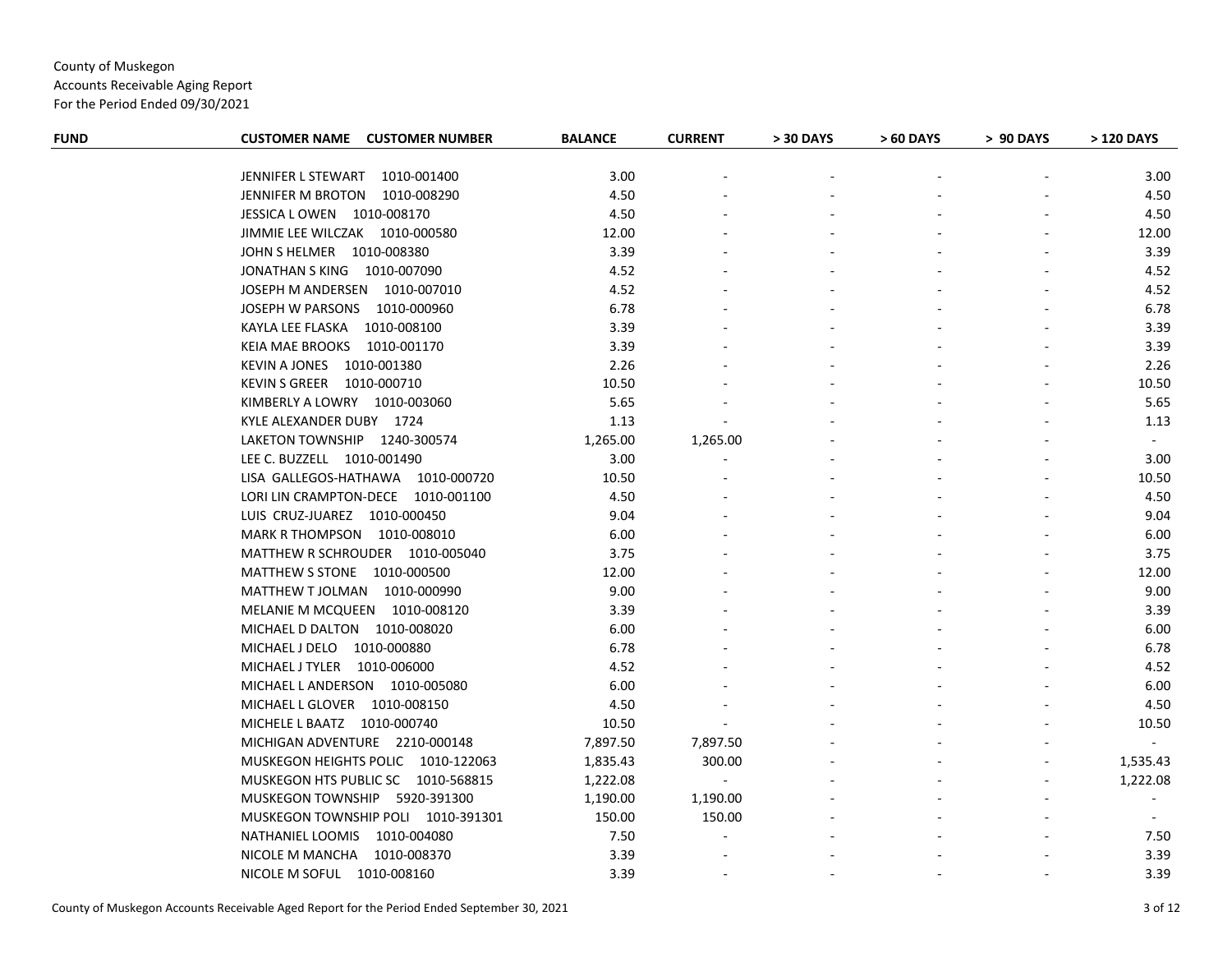Accounts Receivable Aging Report

| <b>FUND</b> | <b>CUSTOMER NAME CUSTOMER NUMBER</b> | <b>BALANCE</b> | <b>CURRENT</b>           | > 30 DAYS | > 60 DAYS | > 90 DAYS      | > 120 DAYS     |
|-------------|--------------------------------------|----------------|--------------------------|-----------|-----------|----------------|----------------|
|             |                                      |                |                          |           |           |                |                |
|             | NORTON SHORES POLICE D 2144          | 750.00         | 750.00                   |           |           |                |                |
|             | OAKRIDGE PUBLIC SCHOOL 1010-006301   | 422.50         | 422.50                   |           |           |                |                |
|             | PAUL DUNCAN 1010-008080              | 4.50           | $\sim$                   |           |           |                | 4.50           |
|             | POUND BUDDIES 1514                   | 710.00         | 710.00                   |           |           |                | $\sim$         |
|             | QUENCY L GOODMAN 1010-001320         | 3.39           |                          |           |           |                | 3.39           |
|             | QUINCY M NICHOLS 1010-008070         | 2.25           | $\overline{\phantom{a}}$ |           |           |                | 2.25           |
|             | RAHMOD J WADE 1010-001330            | 3.39           | $\overline{\phantom{a}}$ |           |           |                | 3.39           |
|             | RAVENNA TOWNSHIP RAVENNATWP          | 155.00         | 155.00                   |           |           |                | $\sim$         |
|             | REGINALD TYRONE WEST 2478            | 0.54           |                          |           |           |                | 0.54           |
|             | RHONDA K NATHAN 1010-000920          | 0.14           |                          |           |           |                | 0.14           |
|             | RICHARD L CHRISTENSEN 1010-002030    | 5.65           |                          |           |           |                | 5.65           |
|             | ROBERT A. VAANDERING 1010-001630     | 3.00           |                          |           |           |                | 3.00           |
|             | ROBERT E GANNON JR  1010-001280      | 3.39           |                          |           |           |                | 3.39           |
|             | ROBERT J SAGALA 1010-008030          | 4.52           |                          |           |           |                | 4.52           |
|             | ROBERT J SMITH 1010-001520           | 2.26           |                          |           |           |                | 2.26           |
|             | ROBERT L MULL 1010-000460            | 9.04           |                          |           |           |                | 9.04           |
|             | ROBERT L WITCHER 1010-002070         | 7.50           |                          |           |           |                | 7.50           |
|             | ROBERT POMPEY JR 1010-000730         | 7.91           |                          |           |           |                | 7.91           |
|             | ROBIN LYNN SKUSE 1010-008050         | 4.50           |                          |           |           |                | 4.50           |
|             | ROLANDO CASTILLO 1010-000340         | 9.04           |                          |           |           | $\blacksquare$ | 9.04           |
|             | RONALD KNOLL 4111                    | 857.68         |                          |           |           | 857.68         | $\sim$         |
|             | RONALD M CAREY 1010-000830           | 7.91           |                          |           |           | $\blacksquare$ | 7.91           |
|             | RYAN R OLSEN 1010-001130             | 3.39           |                          |           |           |                | 3.39           |
|             | SALLY-JO RUSSELL 1010-003020         | 7.50           |                          |           |           |                | 7.50           |
|             | SHANNON M NYMAN 1010-000680          | 12.00          |                          |           |           |                | 12.00          |
|             | SHARON R PIERCE 1010-000510          | 12.00          |                          |           |           |                | 12.00          |
|             | SHONTREASE WARE-SMITH 1010-002090    | 5.65           |                          |           |           |                | 5.65           |
|             | SHOOTERZ LLC 2235                    | 130.00         | 130.00                   |           |           |                | $\sim$         |
|             | STACY ANN REYES 1010-001310          | 3.39           |                          |           |           |                | 3.39           |
|             | STACY L RAINBOLT 1010-006020         | 6.00           |                          |           |           |                | 6.00           |
|             | STEVEN R CRAINE 1010-005030          | 7.50           |                          |           |           |                | 7.50           |
|             | STEVEN W ANDERSON 1010-000750        | 10.50          |                          |           |           |                | 10.50          |
|             | SULLIVAN TOWNSHIP<br>1010-568840     | 285.00         | 285.00                   |           |           |                | $\sim$ $^{-1}$ |
|             | SUZANNE MCCRARY 1010-001440          | 3.00           |                          |           |           |                | 3.00           |
|             | TAIWAN L ROBINSON 1010-001700        | 1.13           |                          |           |           |                | 1.13           |
|             | TAMEKA D LEFEAR 1010-001340          | 3.39           |                          |           |           |                | 3.39           |
|             | TARA L HILLIER  1010-003040          | 7.50           |                          |           |           |                | 7.50           |
|             | TEALEA G KNIGHTON 1010-008260        | 4.50           |                          |           |           |                | 4.50           |
|             |                                      |                |                          |           |           |                |                |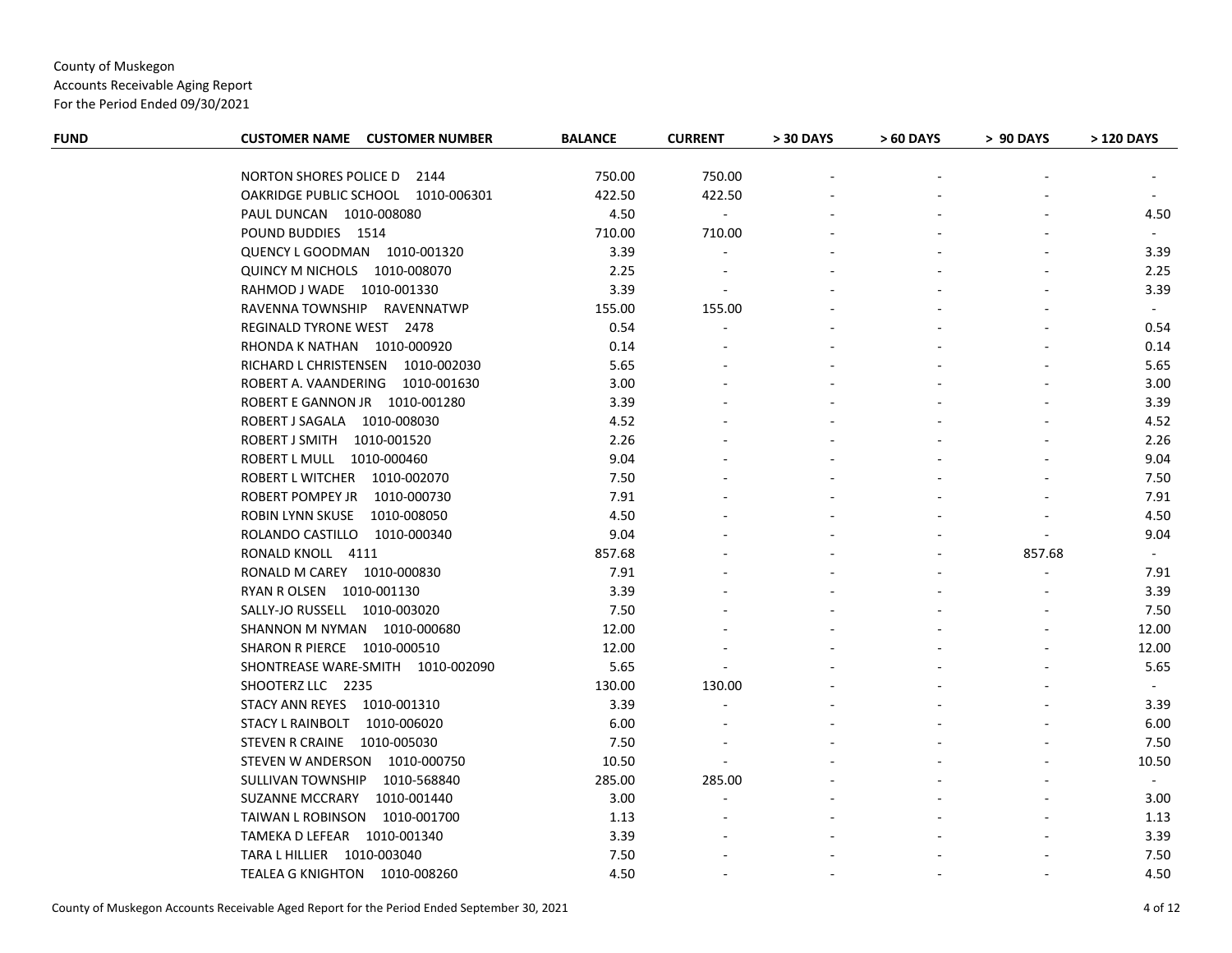Accounts Receivable Aging Report

| <b>FUND</b>                               | <b>CUSTOMER NAME</b><br><b>CUSTOMER NUMBER</b>    | <b>BALANCE</b> | <b>CURRENT</b> | > 30 DAYS      | > 60 DAYS      | > 90 DAYS      | > 120 DAYS     |
|-------------------------------------------|---------------------------------------------------|----------------|----------------|----------------|----------------|----------------|----------------|
|                                           | TERESA M DEJOHN 1010-008210                       | 3.39           |                |                |                |                | 3.39           |
|                                           | THOMAS H COLLINS<br>1010-001220                   | 3.39           |                |                |                |                | 3.39           |
|                                           | TIMOTHY E STEFFENS<br>1010-000370                 | 9.04           |                |                |                |                | 9.04           |
|                                           | TORY L MACIEJEWSKI<br>1010-004020                 | 7.50           |                |                |                |                | 7.50           |
|                                           | TRICIA J ADAMS  1010-006030                       | 5.40           |                |                |                |                | 5.40           |
|                                           | VICTOR A. SCOTT 1010-001600                       | 1.50           |                |                |                |                | 1.50           |
|                                           | VILLAGE OF LAKEWOOD CL 1010-568791                | 211.25         | 211.25         |                |                |                | $\sim$         |
|                                           | WENDY KAY CHALLINOR 1010-001300                   | 4.50           |                |                |                |                | 4.50           |
|                                           | WEST SHORE SNOWMOBILE 1010-608175                 | 29.67          | 29.67          |                |                |                |                |
|                                           | WHITEHALL TOWNSHIP 1010-568865                    | 200.00         | 200.00         |                |                |                |                |
|                                           |                                                   |                |                |                |                |                |                |
|                                           | WILLIAM LEBARON JR. 1010-003010                   | 7.50           |                |                |                |                | 7.50           |
|                                           | WILLIAM ROEST 1010-001750                         | 1.50           |                |                |                |                | 1.50           |
|                                           | YOUSHEMIA PHILLIPS 1010-007000                    | 4.52           |                |                |                |                | 4.52           |
|                                           | ZACHERIAH INGERSOLL 1010-002000                   | 7.50           |                |                |                |                | 7.50           |
|                                           | ZARAH J AMBROSE 1010-001090                       | 5.65           |                |                |                |                | 5.65           |
| <b>TOTAL FUND 1010 - GENERAL FUND</b>     |                                                   | 39,142.49      | 34,803.88      | $\blacksquare$ | $\blacksquare$ | 857.68         | 3,480.93       |
| <b>FUND 1200 - MARINE SAFETY</b>          |                                                   |                |                |                |                |                |                |
|                                           | NORTON SHORES POLICE D<br>2144                    | 11,608.64      | 11,608.64      |                |                |                |                |
| TOTAL FUND 1200 - MARINE SAFETY           |                                                   | 11,608.64      | 11,608.64      | $\blacksquare$ | $\blacksquare$ | $\blacksquare$ | $\blacksquare$ |
|                                           |                                                   |                |                |                |                |                |                |
| <b>FUND 2600 - PUBLIC DEFENDER</b>        |                                                   |                |                |                |                |                |                |
|                                           | KALAMAZOO COUNTY PROBA<br>2286                    | 350.00         |                |                | 350.00         |                |                |
|                                           | KENT COUNTY PROBATE CO<br>2100                    | 1,675.00       |                |                | $\blacksquare$ | 1,675.00       |                |
|                                           | MICAELA AVILA 4082                                | 150.69         |                |                | $\sim$         |                | 150.69         |
| <b>TOTAL FUND 2600 - PUBLIC DEFENDER</b>  |                                                   | 2,175.69       | $\blacksquare$ | $\blacksquare$ | 350.00         | 1,675.00       | 150.69         |
|                                           |                                                   |                |                |                |                |                |                |
| <b>FUND 5710 - SOLID WASTE MANAGEMENT</b> |                                                   |                |                |                |                |                |                |
|                                           | AMERICAN CLASSIC DUMPS AMCLASSIC                  | 51,287.90      | 24,157.97      | 27,129.93      |                |                |                |
|                                           | AMES DISPOSAL INC AMES                            | 22,760.36      | 22,760.36      |                |                |                |                |
|                                           | ARROWASTE ARROWASTE                               | 3,879.72       | 3,879.72       |                |                |                |                |
|                                           | BEACON RECYCLING INC BEACON                       | 2,415.60       | 1,408.32       | 1,007.28       |                |                |                |
|                                           | BENCHMARK CONCRETE CON<br><b>BENCHMARK</b>        | 850.32         | 850.32         |                |                |                |                |
|                                           | BULLDOG DUMPSTERS LLC BULLDOG                     | 26,848.21      | 26,848.21      |                |                |                |                |
|                                           | <b>CDR DISPOSAL SERVICES</b><br><b>CDR</b>        | 4,356.00       | 4,356.00       |                |                |                |                |
|                                           | <b>CEDAR CREEK TOWNSHIP</b><br>CEDARCREEK         | 389.47         | 389.47         |                |                |                |                |
|                                           | <b>CERTIFIED BUILDING SOL</b><br><b>EMROOFING</b> | 79.52          | 79.52          |                |                |                |                |
|                                           | <b>CHESTER'S SANITATION</b><br><b>CHESTERS</b>    | 17,531.63      | 8,380.42       | 9,039.59       | 111.62         |                |                |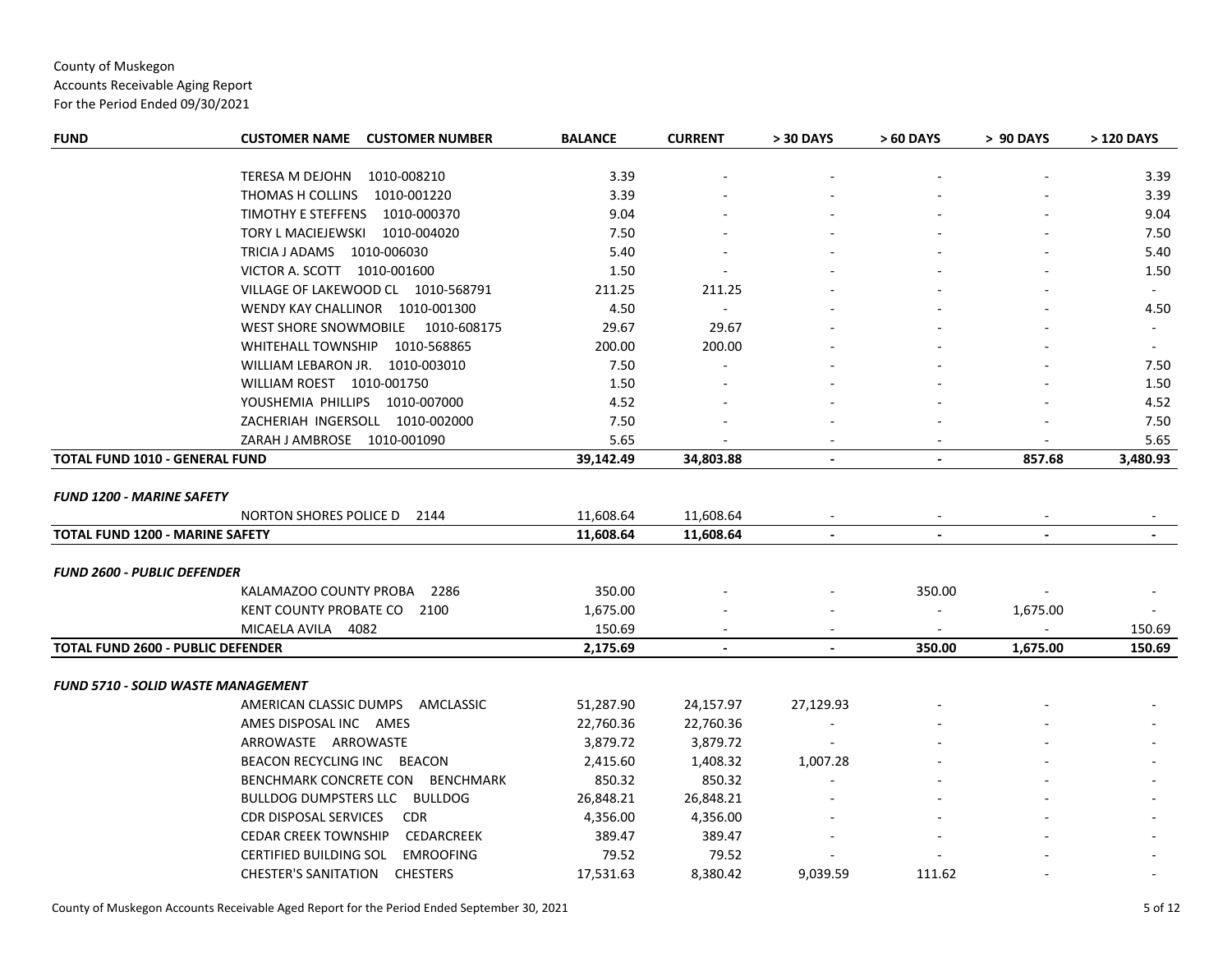Accounts Receivable Aging Report

| <b>FUND</b> | <b>CUSTOMER NAME CUSTOMER NUMBER</b>             | <b>BALANCE</b> | <b>CURRENT</b> | > 30 DAYS                | > 60 DAYS | > 90 DAYS      | > 120 DAYS |
|-------------|--------------------------------------------------|----------------|----------------|--------------------------|-----------|----------------|------------|
|             |                                                  |                |                |                          |           |                |            |
|             | CHICAGO AREA COUNCIL OWASIPPE                    | 173.42         |                | $\overline{\phantom{a}}$ | 173.42    |                |            |
|             | CITY OF MUSKEGON INSPECTION                      | 402.00         | 189.00         | 213.00                   |           |                |            |
|             | CITY OF MUSKEGON DPW CITYMUSK                    | 40.00          | $\blacksquare$ | $\sim$                   |           | 40.00          |            |
|             | <b>CITY OF MUSKEGON PARK</b><br><b>CITYPARKS</b> | 153.00         | $\sim$         | 117.00                   | 36.00     |                |            |
|             | CITY OF NORTH MUSKEGON CITYNM                    | 354.00         | 354.00         | $\sim$                   |           |                |            |
|             | CITY OF NORTON SHORES CITYNS                     | 325.00         | 325.00         |                          |           |                |            |
|             | DALTON TOWNSHIP DALTONTWSP                       | 538.82         | 538.82         |                          |           |                |            |
|             | DAMAGE RESTORATION DAMAGEREST                    | 1,025.32       | 1,025.32       |                          |           |                |            |
|             | DAN'S EXCAVATING SERVI DANS                      | 3,780.72       | 3,780.72       |                          |           |                |            |
|             | EAGLE ALLOY EAGLEALLOY                           | 675.21         | 439.44         | 235.77                   |           |                |            |
|             | FREE SPIRIT CONSTRUCTI FREESPIRIT                | 206.64         | 206.64         |                          |           |                |            |
|             | <b>GAWLIK CONSTRUCTION</b><br>GAWLIK             | 18.00          | 18.00          | $\sim$                   |           |                |            |
|             | GEERS EXCAVATING, INC GEERS                      | 2,207.52       | 1,737.72       | 469.80                   |           |                |            |
|             | GOODWILL INDUSTRIES GOODWILL                     | 1,906.20       | 1,906.20       |                          |           |                |            |
|             | GRAND RIVER OFFICE, LL GRANDRIVER                | 24.00          | 24.00          |                          |           |                |            |
|             | HOLTON TOWNSHIP HOLTONTWSP                       | 1,919.88       | 919.88         | 1,000.00                 |           |                |            |
|             | HUGHES BUILDERS INC HUGHES                       | 84.50          | 84.50          |                          |           |                |            |
|             | J STEVENS-BULLDOG DUMP JSTEVENS                  | 67.32          | 67.32          |                          |           |                |            |
|             | KNIGHT TRANSPORT SERVI MCK2                      | 23,552.95      | 23,552.95      |                          |           |                |            |
|             | KNOLL GROUP KNOLL                                | 879.88         | 879.88         |                          |           |                |            |
|             | KUERTHS DISPOSAL KUERTH                          | 39,463.20      | 39,463.20      |                          |           |                |            |
|             | LAKETON TOWNSHIP LAKETON                         | 48.00          | 48.00          |                          |           |                |            |
|             | LOHMAN ENTERPRISES, LL LOHMAN                    | 65.16          | 65.16          |                          |           | $\blacksquare$ |            |
|             | MARK'S WASTE REMOVAL MARKS                       | 35,287.58      | 11,346.12      | 11,458.80                | 12,482.64 | 0.02           |            |
|             | MIKE'S DUMPSTER RENTAL MIKE                      | 13,694.34      | 6,135.84       | 7,558.50                 |           |                |            |
|             | MOBILE HAULAWAY MOBILE                           | 30,844.17      | 14,002.73      | 11,080.94                | 5,760.50  |                |            |
|             | MOORLAND TOWNSHIP MOORLAND                       | 376.00         | 376.00         |                          |           |                |            |
|             | MUSKEGON COUNTY ROAD C MCRC                      | 195.84         | 195.84         |                          |           |                |            |
|             | MUSKEGON HEIGHTS HOUSI HOUSING                   | 368.50         | 368.50         |                          |           |                |            |
|             | MUSKEGON HOUSING COMMI MUSKHOUSIN                | 24.00          | 24.00          |                          |           |                |            |
|             | MUSKEGON R & M TRANSPO<br>MUSKEGONRM             | 7,442.37       | 7,442.37       |                          |           |                |            |
|             | <b>CITYRESCUE</b><br>MUSKEGON RESCUE MISSIO      | 239.58         | 239.58         |                          |           |                |            |
|             | MUSKEGON STATE GAME AR<br>DNRWILD                | 25.00          | $\sim$         |                          |           |                | 25.00      |
|             | MUSKEGON TOWNSHIP MUSKTOWNSH                     | 619.20         | 619.20         |                          |           |                | $\sim$     |
|             | OCHOA PROPERTIES LLC OCHOA                       | 486.72         | 486.72         |                          |           |                |            |
|             | OTR HAULING, LTD OTR                             | 2,950.17       | 2,950.17       |                          |           |                |            |
|             | PAUL SCHULTZ TRUCKING PAULSCHULT                 | 42.84          | 42.84          |                          |           |                |            |
|             | PLUMMERS DISPOSAL SERV<br>PLUMMERS               | 379.44         | 379.44         |                          |           |                |            |
|             |                                                  |                |                |                          |           |                |            |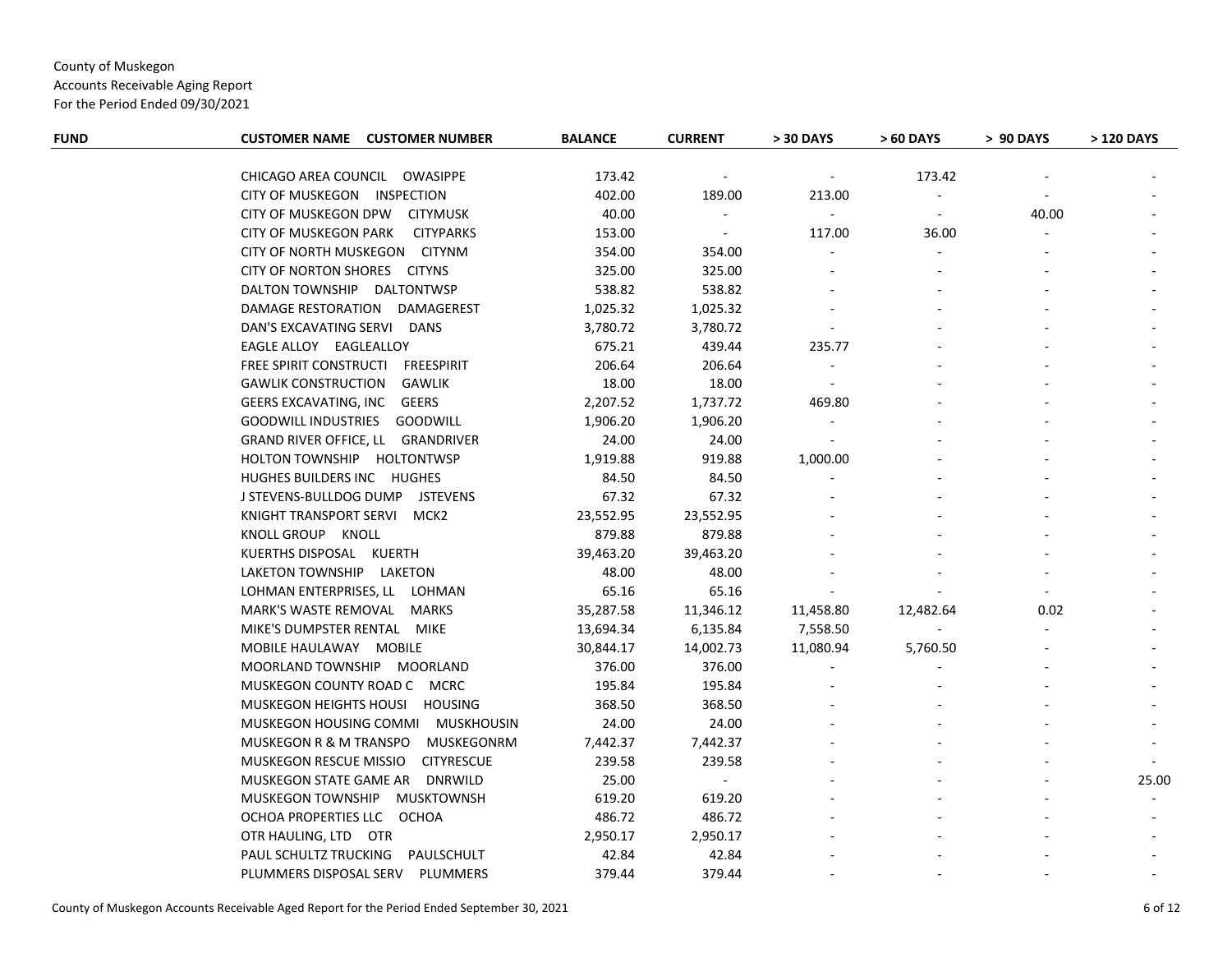Accounts Receivable Aging Report

| <b>FUND</b>                              | <b>CUSTOMER NAME CUSTOMER NUMBER</b>  | <b>BALANCE</b> | <b>CURRENT</b>           | > 30 DAYS      | > 60 DAYS                | > 90 DAYS                | > 120 DAYS     |
|------------------------------------------|---------------------------------------|----------------|--------------------------|----------------|--------------------------|--------------------------|----------------|
|                                          | PRESS'S L.L.C. PRESS                  | 3,230.60       | 3,230.60                 |                |                          |                          |                |
|                                          | RANDY'S AUTO SALVAGE RANDYS           | 237.96         | 237.96                   |                |                          |                          |                |
|                                          | RDI RDI                               | 4,907.85       | 2,615.07                 | 2,292.78       |                          |                          |                |
|                                          | REPUBLIC SERVICES SUNSET              | 4,253.04       | 2,306.52                 | 1,946.52       |                          |                          |                |
|                                          | RESOURCE RECOVERY CORP RRC            | 1,544.19       | 299.55                   | 1,244.64       |                          |                          |                |
|                                          | RIVERDOG TRUCKING LLC RIVERDOG        | 917.28         | 917.28                   | $\sim$         |                          |                          |                |
|                                          | RMS DISPOSAL RMS                      | 51,200.78      | 51,200.78                | $\sim$         |                          |                          |                |
|                                          | ROCKS TRASH AND WASTE<br><b>ROCKS</b> | 6,793.32       | 3,460.16                 | 3,333.16       |                          |                          |                |
|                                          | SCHMIDT ROOFING & CONS SCHMIDT        | 75.28          | 75.28                    |                |                          |                          |                |
|                                          | SHORELINE RESTORATION<br>SHORELINE    | 906.12         | 906.12                   |                |                          |                          |                |
|                                          | SINGLETONS SINGLETONS                 | 38.88          | 38.88                    |                |                          |                          |                |
|                                          | SMITHS DUMPSTERS SMITHDUMP            | 3,599.28       | 3,599.28                 |                |                          |                          |                |
|                                          | SON'S DISPOSAL LLC SONS               | 6,169.32       | 6,169.32                 |                |                          |                          |                |
|                                          | SULLIVAN TOWNSHIP<br>SULLIVAN         | 2,334.50       | 2,334.50                 |                |                          |                          |                |
|                                          | TAPLIN ENTERPRISES, IN TAPLIN         | 11,419.00      | 8,952.50                 | 2,466.50       |                          |                          |                |
|                                          | TIMBERLINE ESTATES LL TIMBERLINE      | 1,319.04       | 1,319.04                 | $\sim$         |                          |                          |                |
|                                          | TOM WILLIAMS BUILDERS<br>TOM          | 36.36          | $\sim$ $-$               | 36.36          |                          |                          |                |
|                                          | UGANSKI ROLL-OFF SERVI<br>UGANSKI2    | 50,570.75      | 27,290.75                | 22,897.40      |                          | 382.60                   |                |
|                                          | WHITE LAKE AREA SOLID<br>WHLAKEAREA   | 885.66         | 885.66                   | $\blacksquare$ |                          |                          |                |
|                                          | WOLFF BUILDERS, LLC WOLFF             | 355.32         | 355.32                   | $\sim$         |                          |                          |                |
|                                          | WOOD TRUCKING WOOD                    | 62.68          | $\sim$                   | 62.68          |                          |                          |                |
|                                          | ZAPPA BINS, LLC BINTHERE              | 2,516.76       | 2,516.76                 | $\sim$         | $\overline{\phantom{a}}$ | $\sim$                   | $\sim$         |
| TOTAL FUND 5710 - SOLID WASTE MANAGEMENT |                                       | 454,659.19     | 332,056.74               | 103,590.65     | 18,564.18                | 422.62                   | 25.00          |
| <b>FUND 5810 - AIRPORT</b>               |                                       |                |                          |                |                          |                          |                |
|                                          | AVIS BUDGET GROUP 5810-000813         | 20,785.95      | 11,642.43                | 1,193.34       |                          |                          | 7,950.18       |
|                                          | CHAD LEMMEN 5810-003300               | 205.00         | $\sim$                   | 205.00         |                          |                          |                |
|                                          | DAN DUTHLER 5810-000836               | 832.32         | $\sim$                   | 205.00         | 208.08                   | 208.08                   | 211.16         |
|                                          | FEDERAL AVIATION ADMIN 5810-181801    | 3,959.09       | 3,872.39                 | $\omega$       | $\sim$                   |                          | 86.70          |
|                                          | FLIGHT LEVEL AVIATION 4116            | 22,339.20      | 9,201.77                 | $\sim$ $-$     | 13,137.43                |                          | $\sim$         |
|                                          | JPB HOLDINGS 4106                     | 250.06         | 60.06                    | 190.00         |                          |                          | $\blacksquare$ |
|                                          | LAYSON AVIATION LLC 5810-000140       | 59.90          | $\sim$                   | 59.90          |                          |                          |                |
|                                          | MPD AVIATION LLC 4110                 | 416.65         | $\overline{\phantom{a}}$ | $\sim$         |                          | $\overline{\phantom{a}}$ | 416.65         |
|                                          | ROGER BABB JR 5810-000480             | 1,312.61       | $\sim$                   | 430.00         |                          | 218.23                   | 664.38         |
|                                          | SAFECUTTERS INC 1583                  | 108.15         | 108.15                   | $\sim$ $^{-1}$ | $\overline{\phantom{a}}$ | $\sim$                   | $\sim$         |
|                                          | SAFELITE FULFILLMENT,<br>2580         | 2,104.81       | 489.15                   | 827.19         | 140.15                   | 104.07                   | 544.25         |
|                                          | SKYWEST AIRLINES, INC.<br>5810-000920 | 295.96         | 295.96                   |                |                          |                          |                |
|                                          | SWIFT AIR, LLC 3708                   | 2,440.50       | $\sim$                   |                |                          |                          | 2,440.50       |
|                                          |                                       |                |                          |                |                          |                          |                |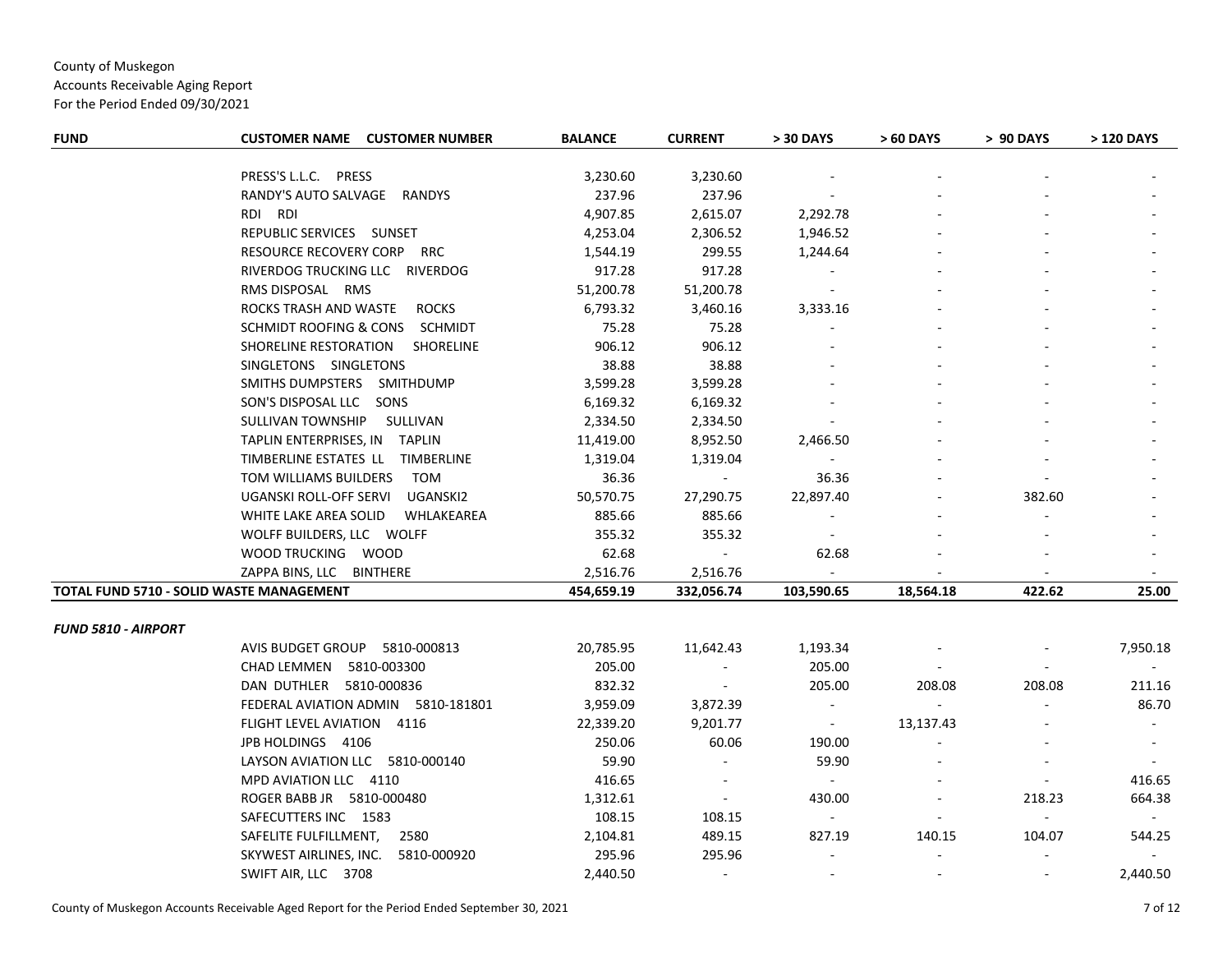Accounts Receivable Aging Report

| <b>FUND</b>                      | <b>CUSTOMER NAME</b><br><b>CUSTOMER NUMBER</b>        | <b>BALANCE</b> | <b>CURRENT</b> | > 30 DAYS                | > 60 DAYS      | > 90 DAYS      | > 120 DAYS |
|----------------------------------|-------------------------------------------------------|----------------|----------------|--------------------------|----------------|----------------|------------|
|                                  |                                                       |                |                |                          |                |                |            |
|                                  | TANGO BRAVO VENTURES,<br>3273                         | 9,576.92       |                | 432.19                   | 432.19         | 438.67         | 8,273.87   |
|                                  | TOM MAROTTA 5810-003297                               | 200.16         |                | 195.00                   | $\blacksquare$ |                | 5.16       |
|                                  | TRIPLE SSS AVIATION, I 5810-000824                    | 1,343.78       | 174.93         | 380.00                   | 380.00         | 380.00         | 28.85      |
|                                  | WARBIRD HANGAR 5810-049441                            | 62.94          | 62.94          |                          |                |                |            |
| <b>TOTAL FUND 5810 - AIRPORT</b> |                                                       | 66,294.00      | 25,907.78      | 4,117.62                 | 14,297.85      | 1,349.05       | 20,621.70  |
|                                  |                                                       |                |                |                          |                |                |            |
|                                  | FUND 5880 - MUSKEGON AREA TRANSIT SYSTEM              |                |                |                          |                |                |            |
|                                  | CITY OF MUSKEGON HTS<br>5880-122062                   | 11,849.75      | 11,849.75      |                          |                |                |            |
|                                  | <b>CITY OF NORTON SHORES</b><br>5880-123000           | 17,445.00      | 17,445.00      |                          |                |                |            |
|                                  | CITY OF ROOSEVELT PARK<br>5880-123135                 | 3,013.75       | 3,013.75       |                          |                |                |            |
|                                  | DISCOVER 22 ADVERTISIN<br>3690                        | 900.00         | 900.00         |                          |                |                |            |
|                                  | INTERSTATE BLOOD BANK<br>5880-000110                  | 1,800.00       | 1,800.00       |                          |                |                |            |
|                                  | MCCROSKEY LAW 2445                                    | 1,120.00       | 1,120.00       |                          |                |                |            |
|                                  | MESMERIZE 4132                                        | 3,400.00       | 3,400.00       |                          |                |                |            |
|                                  | MUSKEGON COMMUNITY HEA 1010-000135                    | 25.00          | 25.00          |                          |                |                |            |
|                                  | WUVS-LP 103.7 "THE BEA<br>1867                        | 300.00         | 300.00         |                          |                |                |            |
|                                  | <b>TOTAL FUND 5880 - MUSKEGON AREA TRANSIT SYSTEM</b> | 39,853.50      | 39,853.50      | $\overline{\phantom{a}}$ | $\blacksquare$ | $\blacksquare$ |            |
|                                  |                                                       |                |                |                          |                |                |            |
|                                  | FUND 5920 - WASTEWATER MANAGEMENT OPERATIONS          |                |                |                          |                |                |            |
|                                  | 4024<br>ADVANCED UNDERGROUND I                        | 172.59         | 172.59         |                          |                |                |            |
|                                  | ALL THINGS SEPTIC 1458                                | 1,469.90       | 1,469.90       |                          |                |                |            |
|                                  | ALUDYNE - MONTAGUE 5920-092985                        | 245.98         | 245.98         |                          |                |                |            |
|                                  | AMERICAN CHEMICAL SOLU 3882                           | 2,074.14       | 2,074.14       |                          |                |                |            |
|                                  | ANDY'S SEPTIC TANK SER 5920-000530                    | 17,847.95      | 17,847.95      |                          |                |                |            |
|                                  | APPLEGATE DAIRY / DEN<br>1487                         | 27,430.48      | 27,430.48      |                          |                |                |            |
|                                  | BASF AGRICULTURAL SOLU 3759                           | 503.76         | 502.88         |                          |                |                | 0.88       |
|                                  | BEAVER CREEK DAIRY 3557                               | 559,117.93     | 109,190.50     | 449,927.43               |                |                |            |
|                                  | BOB'S SEPTIC SERVICE 5920-000540                      | 7,555.95       | 7,555.95       |                          |                |                |            |
|                                  | BOFOR-NOBEL SITE 5920-001070                          | 466.44         | 466.44         |                          |                |                |            |
|                                  | <b>BURNETTE FOODS OCEANA</b><br>5920-000280           | 73.00          | 73.00          |                          |                |                |            |
|                                  | <b>BUSSCHERS PUMPING INC</b><br>5920-000770           | 7,244.15       | 7,244.15       |                          |                |                |            |
|                                  | CAMUS WATER TECH LLC 5920-124000                      | 5,005.90       | 5,002.16       |                          |                |                | 3.74       |
|                                  | CITY OF BIG RAPIDS 5920-000110                        | 345.00         | 345.00         |                          |                |                |            |
|                                  | CITY OF GRAND HAVEN 1618                              | 1,070.13       | 1,070.13       |                          |                |                |            |
|                                  | CITY OF MUSKEGON DPW H 5920-001210                    | 295.52         | 295.52         |                          |                |                |            |
|                                  | CITY OF MUSKEGON DPW W 5920-001190                    | 102.96         | 102.96         |                          |                |                |            |
|                                  | CITY OF MUSKEGON HTS<br>5920-122062                   | 81.28          | $\blacksquare$ | 81.28                    |                |                |            |
|                                  | CITY OF NORTON SHORES<br>5920-123000                  | 101.35         | 101.35         | $\blacksquare$           |                |                |            |
|                                  |                                                       |                |                |                          |                |                |            |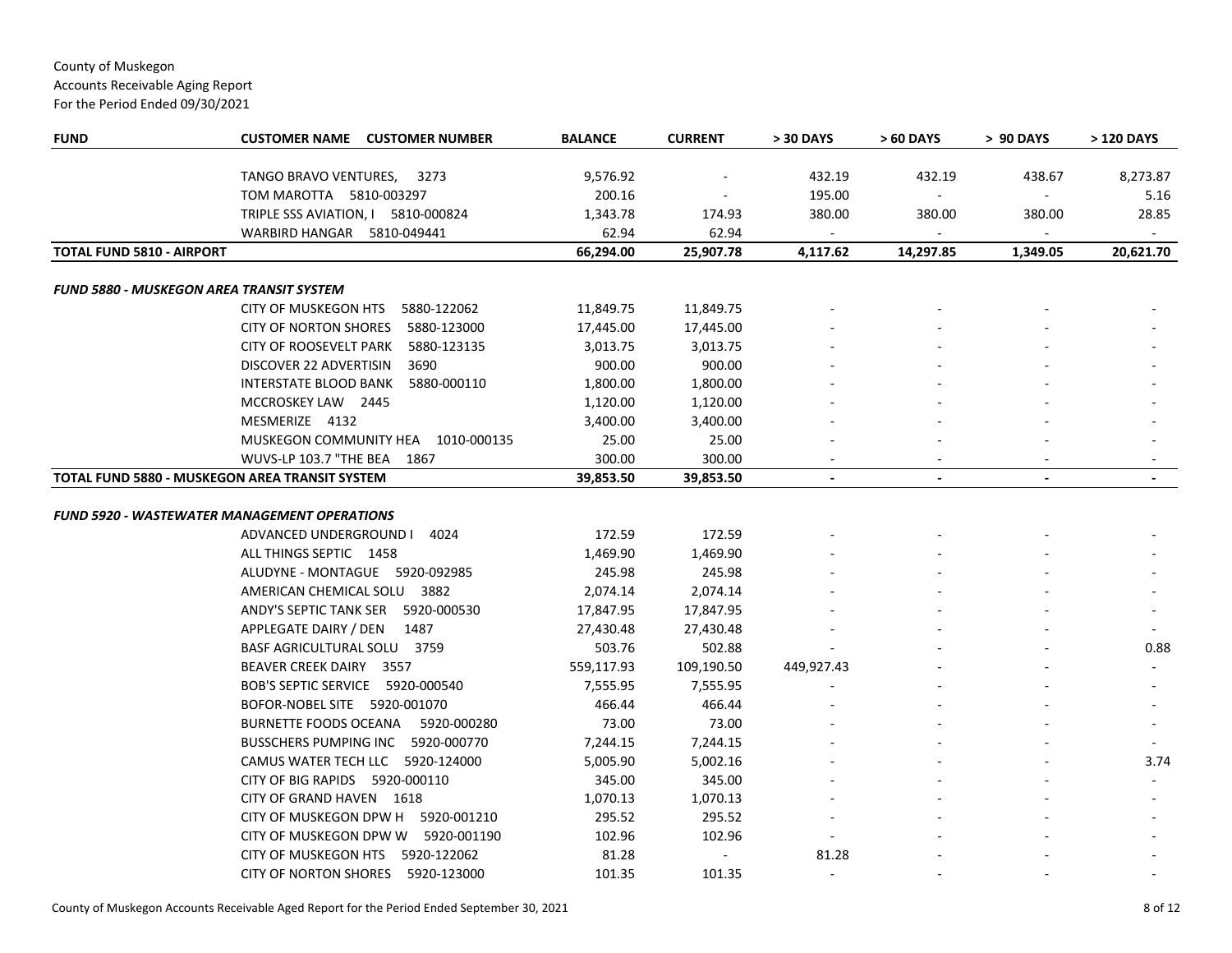Accounts Receivable Aging Report

| <b>FUND</b> | <b>CUSTOMER NAME CUSTOMER NUMBER</b>         | <b>BALANCE</b> | <b>CURRENT</b> | > 30 DAYS      | > 60 DAYS | > 90 DAYS | > 120 DAYS |
|-------------|----------------------------------------------|----------------|----------------|----------------|-----------|-----------|------------|
|             |                                              |                |                |                |           |           |            |
|             | CONTINENTAL DAIRY FACI 3195                  | 6,726.96       | 6,726.96       |                |           |           |            |
|             | COUSINS SEPTIC TANK SE 5920-000560           | 3,053.45       | 3,053.45       |                |           |           |            |
|             | CROWN CASTLE INTERNATI 5920-000640           | 8,581.24       | 8,581.24       | $\blacksquare$ |           |           |            |
|             | DOVER GREASE TRAPS INC 5920-001760           | 1,101.09       | 447.47         | 653.54         |           |           | 0.08       |
|             | DSC PRODUCTS INC-DETER<br>5920-002118        | 452.02         | 242.62         | 209.40         |           |           |            |
|             | DSC PRODUCTS INC-LABOR<br>4095               | 578.88         | 449.44         | 129.44         |           |           |            |
|             | DTE ENERGY 5920-001080                       | 496.44         | 496.44         | $\blacksquare$ |           |           |            |
|             | DYNAMIC FINISHING LC 5920-002273             | 176.44         | 176.44         | $\sim$         |           |           |            |
|             | ELITE PIPELINE SERVICE 3198                  | 295.05         | 234.30         | 60.75          |           |           |            |
|             | ESSENBURG CAR WASH OF 4020                   | 260.00         | 260.00         |                |           |           |            |
|             | FAIRLIFE, LLC 3460                           | 609.80         | $\blacksquare$ | 609.80         |           |           |            |
|             | <b>GREAT LAKES FINISHING</b><br>5920-000420  | 680.88         | 680.88         |                |           |           |            |
|             | GREAT LAKES SEWER & SE 5920-204430           | 5,345.15       | 5,345.15       |                |           |           |            |
|             | GREENSCAPES 3196                             | 4,449.90       | 4,449.90       |                |           |           |            |
|             | HERITAGE-CRYSTAL CLEAN 2239                  | 2,802.85       | 1,311.52       | 1,491.33       |           |           |            |
|             | HILITE INTERNATIONAL / 5920-002119           | 10.08          | 10.08          |                |           |           |            |
|             | HONEYWELL BURDICK & JA 5920-088745           | 807.88         | 807.88         |                |           |           |            |
|             | HOWMET CORP - OPERHALL 3790                  | 75.00          | 75.00          |                |           |           |            |
|             | <b>HOWMET CORP - PLANT #1</b><br>5920-253217 | 857.88         | 857.88         |                |           |           |            |
|             | HOWMET CORP - PLANT #3<br>5920-253214        | 1,912.64       | 1,912.64       |                |           |           |            |
|             | <b>HOWMET CORP - PLANT #4</b><br>5920-253215 | 1,336.88       | 1,336.88       |                |           |           |            |
|             | 5920-253216<br><b>HOWMET CORP - PLANT #5</b> | 890.88         | 890.88         |                |           |           |            |
|             | HUDSONVILLE ICE CREAM<br>4117                | 345.00         | $\sim$         | 345.00         |           |           |            |
|             | INDUSTRIAL METAL CLEAN<br>5920-262771        | 237.43         | 237.43         |                |           |           |            |
|             | JOB SITE SERVICES INC<br>4131                | 345.00         | 345.00         |                |           |           |            |
|             | JOE DERMODY 4121                             | 2,949.85       | 2,949.85       |                |           |           |            |
|             | JOHNSON SEPTIC SERVICE 5920-700040           | 16,859.97      | 8,987.60       | 4,877.40       | 2,994.97  |           |            |
|             | KAYDON CORPORATION 5920-281895               | 1,022.20       | 1,022.20       |                |           |           |            |
|             | KENT POWER INCORPORATE 3836                  | 1,179.13       | 678.53         | 500.60         |           |           |            |
|             | <b>KERKSTRA PORTABLE RST</b><br>5920-006000  | 1,028.40       | 1,028.40       |                |           |           |            |
|             | KERKSTRA SEPTIC TANK C 5920-000700           | 27,712.33      | 27,712.33      |                |           |           |            |
|             | KERKSTRA WASTE RECOVER 5920-000701           | 3,294.49       | 3,294.49       |                |           |           |            |
|             | KNOLL, INC. 5920-000787                      | 997.83         | 997.83         |                |           |           |            |
|             | L3 COMMUNICATIONS 5920-007440                | 249.88         | 249.88         |                |           |           |            |
|             | LAKESHORE SEPTIC PUMPI 3873                  | 87.61          | 87.61          |                |           |           |            |
|             | LCT MICHIGAN, LLC 3231                       | 4,043.67       | 4,043.67       |                |           |           |            |
|             | LIQUID ENVIRONMENTAL S<br>4029               | 16,111.55      | 7,741.49       | 4,288.87       | 4,076.01  |           | 5.18       |
|             | LIQUID INDUSTRIAL WAST 5920-000760           | 168,907.81     | 168,907.81     | $\sim$         |           |           |            |
|             |                                              |                |                |                |           |           |            |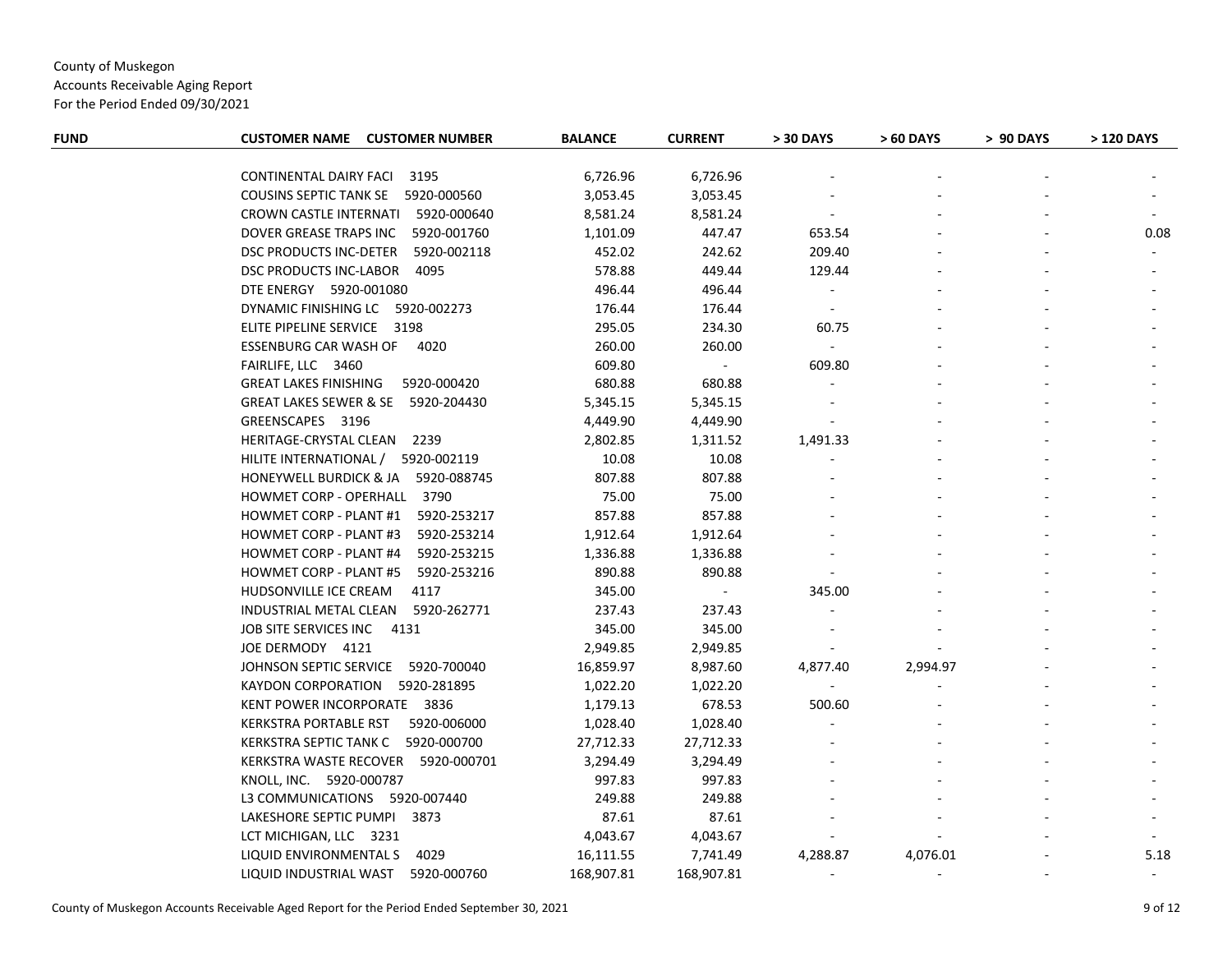Accounts Receivable Aging Report

| <b>CUSTOMER NAME</b><br><b>CUSTOMER NUMBER</b> |           |                                                  |                                                          |           | > 90 DAYS      | > 120 DAYS |
|------------------------------------------------|-----------|--------------------------------------------------|----------------------------------------------------------|-----------|----------------|------------|
|                                                |           |                                                  |                                                          |           |                |            |
| LORIN INDUSTRIES<br>5920-313025                |           |                                                  |                                                          |           |                |            |
| M. ARGUESO & CO, INC 5920-000900               | 200.00    |                                                  |                                                          |           |                |            |
| MEAD JOHNSON NUTRITION 5920-001780             | 112.32    |                                                  |                                                          |           |                |            |
| METAL FINISHING TECH 5920-000200               | 630.43    | 630.43                                           |                                                          |           |                |            |
| MI SPRING & STAMP OF M 5920-353390             | 202.88    | 202.88                                           |                                                          |           |                |            |
| MICHIGAN PROTEIN, INC. 5920-000840             | 5,224.72  | 5,224.72                                         |                                                          |           |                |            |
| MICHIGAN WASTE & ENVIR<br>5920-000515          | 9,028.40  | 9,028.40                                         |                                                          |           |                |            |
| MUSK CENTRAL DISPATCH<br>5920-000320           | 2,427.69  | 2,427.69                                         |                                                          |           |                |            |
| MUSKEGON COMM COLLEGE<br>5920-000154           | 29.03     | 29.03                                            |                                                          |           |                |            |
| MUSKEGON COUNTY ROAD C 5920-380800             | 360.26    | 360.26                                           |                                                          |           |                |            |
| NORTHERN A-1 SERVICES 5920-000250              | 5,208.86  | 5,208.86                                         |                                                          |           |                |            |
| OAK HAVEN PET CREMATOR 4122                    | 345.00    | 345.00                                           |                                                          |           |                |            |
| OLD ORCHARD BRANDS 3072                        | 51.00     | 51.00                                            |                                                          |           |                |            |
| PIPETEK INFRASTRUCTURE 4123                    | 345.00    | 345.00                                           |                                                          |           |                |            |
| PITSCH HAULING & DISPO<br>3031                 | 251.40    | 251.40                                           |                                                          |           |                |            |
| PLUMMER'S DISPOSAL SER 2585                    | 25.75     | 25.75                                            |                                                          |           |                |            |
| PLUMMER'S ENVIRONMENTA 5920-000570             | 4,473.71  | 4,473.71                                         |                                                          |           |                |            |
| PLUMMERS SEPTIC SERVIC<br>5920-451050          | 21,678.03 | 21,678.03                                        |                                                          |           |                |            |
| PORT CITY CASTING CORP<br>5920-355827          | 293.36    | 293.36                                           |                                                          |           |                |            |
| PORT CITY DIE CAST 3135                        | 279.43    | 279.43                                           |                                                          |           |                |            |
| PORT CITY SEPTIC 3197                          | 269.29    | $\sim$                                           |                                                          |           | $\blacksquare$ | 269.29     |
| QUALITY PLATING COMPAN 5920-463355             | 1,400.69  | 511.72                                           | 112.88                                                   |           | 776.09         |            |
| RENTAL INVESTMENT INC<br>5920-700000           | 231.55    | 231.55                                           | $\sim$                                                   |           |                |            |
| RIVER FLATS AG, LLC 3976                       | 3,357.70  | 1,960.30                                         | 1,397.40                                                 |           |                |            |
| ROUTLEY'S SEPTIC SERVI 5920-002020             | 24,269.98 | 12,977.35                                        | 6,998.95                                                 | 4,293.68  |                |            |
| RYANS MUNICIPAL SERVIC 5920-001010             | 441.05    | 441.05                                           |                                                          |           |                |            |
| RYZEBOL DAIRY RYZEBOL                          | 69,895.38 | 69,895.38                                        |                                                          |           |                |            |
| SAM JACKSON SEPTIC TAN 5920-001720             | 4,743.20  | 4,743.20                                         |                                                          |           |                |            |
| SCHAENDORF DAIRY 3449                          | 89,888.18 | 29,095.80                                        | 60,792.38                                                |           |                |            |
| SCHULTZ SEPTIC SERVICE 5920-000950             | 559.05    | 559.05                                           |                                                          |           |                |            |
| SCHULTZ SEPTIC TANK SE 5920-000890             | 747.40    | 747.40                                           |                                                          |           |                |            |
| SCHULTZ SEPTIC, LLC (S 4101                    | 6,081.75  | 6,081.75                                         |                                                          |           |                |            |
| SEPTIC WORKS 5920-000130                       |           |                                                  |                                                          |           |                |            |
| SHORELINE SEPTIC SERVI 5920-003941             |           | 6,981.45                                         |                                                          |           |                |            |
| STATE OF MICHIGAN DNR<br>3272                  | 151.42    | $\sim$                                           |                                                          |           |                | 151.42     |
| STURTEVANT SEPTIC SERV 5920-000960             | 1,933.75  | 1,933.75                                         |                                                          |           |                |            |
| SUNRISE ACRES, INC. 5920-001950                | 133.00    | 133.00                                           |                                                          |           |                |            |
| SWANSON PICKLE CO INC 5920-000870              | 2,003.96  | 2,003.96                                         |                                                          |           |                |            |
|                                                |           | <b>BALANCE</b><br>747.43<br>3,622.95<br>6,981.45 | <b>CURRENT</b><br>747.43<br>200.00<br>112.32<br>3,622.95 | > 30 DAYS | > 60 DAYS      |            |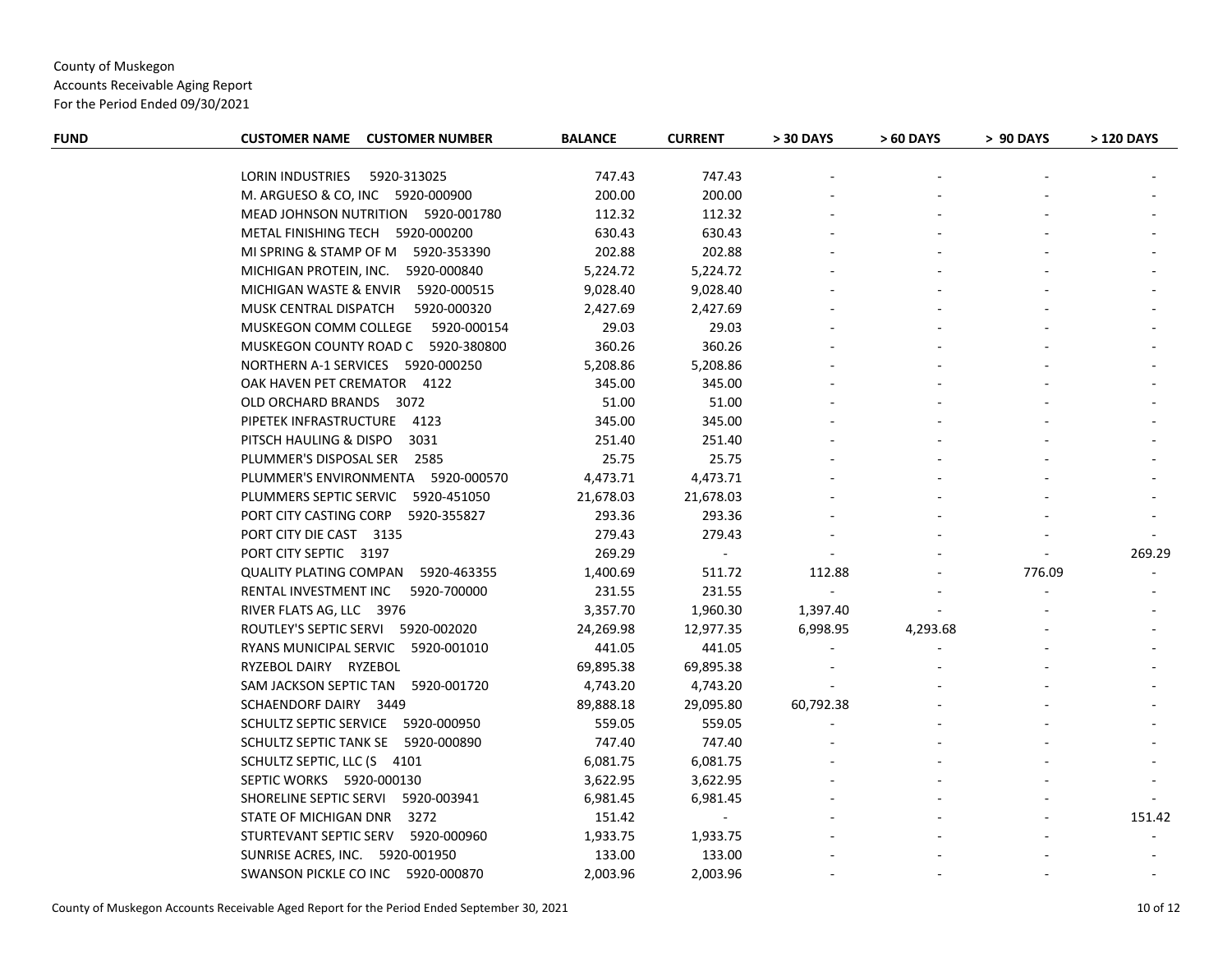# County of Muskegon Accounts Receivable Aging Report

| <b>FUND</b>                              | <b>CUSTOMER NAME CUSTOMER NUMBER</b>                         | <b>BALANCE</b> | <b>CURRENT</b> | > 30 DAYS      | > 60 DAYS      | > 90 DAYS      | > 120 DAYS |
|------------------------------------------|--------------------------------------------------------------|----------------|----------------|----------------|----------------|----------------|------------|
|                                          | TDY INDUSTRIES INC 5920-560601                               | 276.44         | 276.44         |                |                |                |            |
|                                          | TEXTRON INC / CWC CAST 5920-095945                           | 314.03         | 314.03         |                |                |                |            |
|                                          | THERM-O-DISC INC 5920-562928                                 | 111.44         | 111.44         |                |                |                |            |
|                                          | TOWER LABS 5920-000970                                       | 432.24         | 432.24         |                |                |                |            |
|                                          | TYSON FOODS 1586                                             | 73.00          | 73.00          |                |                |                |            |
|                                          | UNITED PETROLEUM EQUIP 4129                                  |                |                |                |                |                |            |
|                                          | VANDENBRINK FARMS 3447                                       | 75.00          | 75.00          |                |                |                |            |
|                                          |                                                              | 39,034.39      | $\sim$ $-$     | 39,034.39      |                |                |            |
|                                          | VIETNAM VETERANS OF AM 5920-000330                           | 63.28          | 63.28          |                |                |                |            |
|                                          | WASTE MANAGEMENT WHITE 5920-060964                           | 103.44         | 103.44         |                |                |                |            |
|                                          | WASTE RECOVERY SYSTEMS 2633                                  | 5,742.72       | 5,742.72       |                |                |                |            |
|                                          | WEST MI SEPTIC SEWER & 5920-605170                           | 6,479.80       | 6,479.80       |                |                |                |            |
|                                          | WINDY VIEW FARMS 4026                                        | 2,188.36       | 2,188.36       |                |                |                |            |
|                                          | TOTAL FUND 5920 - WASTEWATER MANAGEMENT OPERATIONS           | 1,241,598.54   | 657,516.36     | 571,510.84     | 11,364.66      | 776.09         | 430.59     |
| <b>FUND 6330 - OFFICE SERVICES</b>       |                                                              |                |                |                |                |                |            |
|                                          | <b>CITY OF MUSKEGON</b><br>6330-122000                       | 3,446.40       | 3,446.40       |                |                |                |            |
| <b>TOTAL FUND 6330 - OFFICE SERVICES</b> |                                                              | 3,446.40       | 3,446.40       |                |                |                |            |
|                                          | <b>FUND 6680 - INFORMATION TECHNOLOGY SERVICES ISF</b>       |                |                |                |                |                |            |
|                                          | <b>MEDIATION &amp; RESTORATIV</b><br>3881                    | 1,482.08       | 1,482.08       |                |                |                |            |
|                                          | <b>TOTAL FUND 6680 - INFORMATION TECHNOLOGY SERVICES ISF</b> | 1,482.08       | 1,482.08       | $\blacksquare$ | $\blacksquare$ | $\blacksquare$ |            |
| <b>FUND 6770 - INSURANCE</b>             |                                                              |                |                |                |                |                |            |
|                                          | CRYSTAL GREVE 4126                                           | 55.05          | 55.05          |                |                |                |            |
|                                          | ELIZABETH WINSCHE 6770-040574                                | 58.10          | $\sim$         | 58.10          |                |                |            |
|                                          | ERIC LIEBLANG 4127                                           | 12.25          | 12.25          |                |                |                |            |
|                                          | JOHN JENKINS II<br>3863                                      | 156.84         |                | 156.84         |                |                |            |
|                                          | KAREN ZEMAN 2031                                             | 17.55          |                | 12.69          | 4.86           |                |            |
|                                          | LATONYA CARSON 4128                                          | 38.19          | 38.19          | $\sim$         |                |                |            |
|                                          | STEVEN HOLKE 3601                                            | 134.36         |                | 134.36         |                |                |            |
|                                          | WARNER WATSON 2424                                           | 154.71         |                | 154.71         |                |                |            |
|                                          | YOURVETTE DAVIS<br>6770-080403                               | 116.20         |                | 116.20         |                |                |            |
| <b>TOTAL FUND 6770 - INSURANCE</b>       |                                                              | 743.25         | 105.49         | 632.90         | 4.86           |                |            |